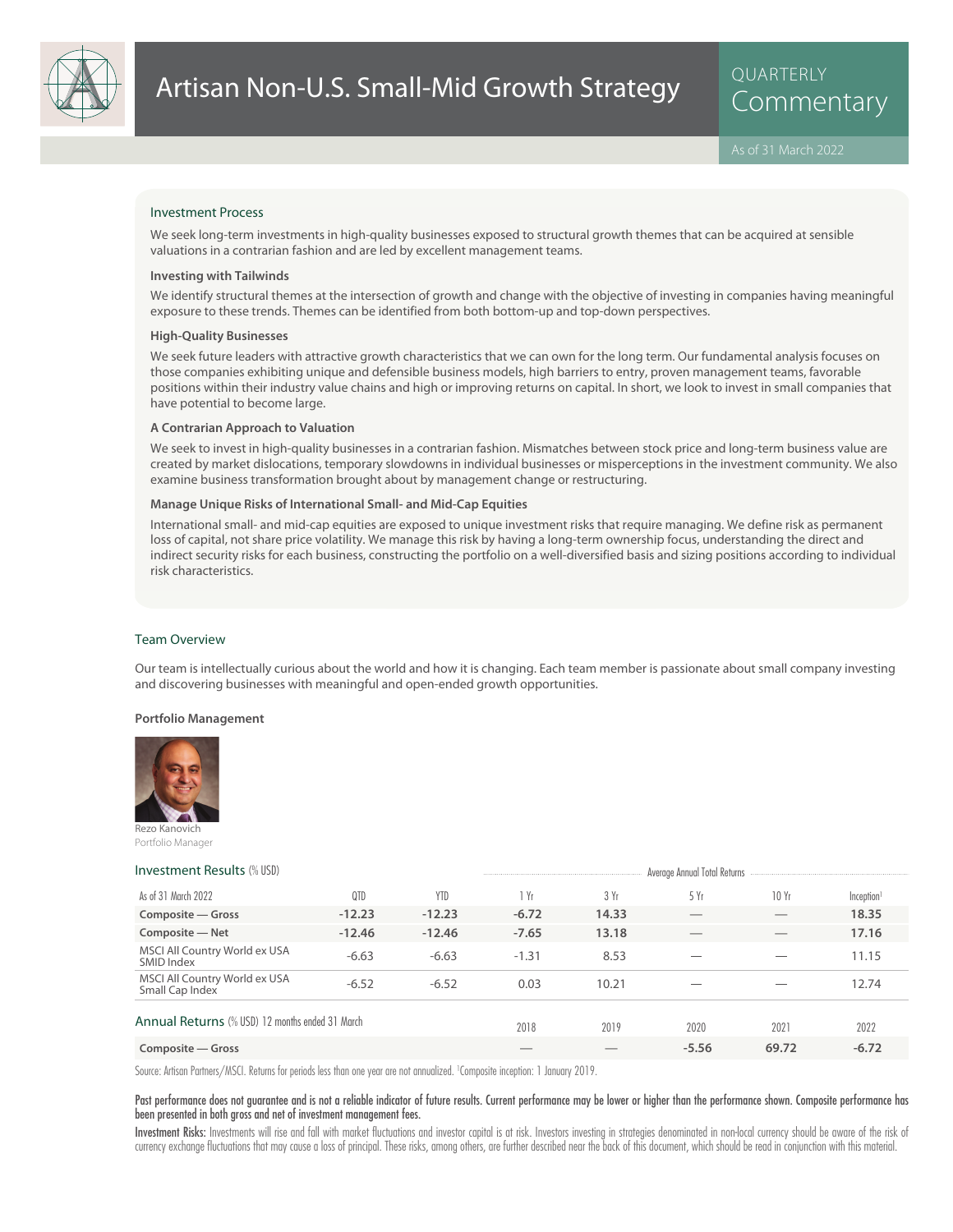

#### Investing Environment

Global equities experienced further volatility in Q1 amid Russia's invasion of Ukraine and anticipation of higher interest rates in key developed markets. The Bank of England continued its course of monetary tightening with another 0.25% rate hike in February. The Federal Reserve followed suit in March and increased the fed funds rate 0.25%, the first increase since 2018. The Bank of Japan took a parallel path, maintaining its accommodative monetary policy while modestly adjusting its inflationary forecast upward for the year. Non-US small- and mid-cap stocks delivered negative returns across all sectors, with the notable exception of energy and to a lesser extent utilities. The largest sector laggards within the index were health care, technology and consumer discretionary. Growth stocks dramatically underperformed their value counterparts, with the performance gap between "styles" ranging from 800 to 1,200 basis points depending on market capitalization and geography.

We continue to contemplate the first- and second-order effects of this crisis on global supply chains, individual company assets, cash flows and earnings. However, in all major market dislocations it's important to:

- Continue focusing on long-term outcomes while being mindful of short-term vulnerabilities
- Lean into our bottom-up process to carefully assess the fundamentals of each business rather than the daily risk-on/riskoff fluctuations of the market
- Remember that as contrarian investors, we can benefit from times of market dislocation by seeking situations where the market's short-termism creates opportunities

We've experienced turbulent markets over the past decade and take solace in the fact that we know what we own: high-quality businesses operating in structurally growing areas of the market with skilled management teams at the helm. Differentiating between signal and noise is particularly crucial now given the daily barrage of headlines that conflate real changes, such as inflation and geopolitical conflicts, with temporary market foci, such as meme stocks and SPACs. Periods like this are precisely the times when weak companies are exposed. Our focus on companies' quality, stewardship, pricing power and ability to self-fund growth separates the wheat from the chaff.

Our portfolio has no exposure to listed companies from Russia or Ukraine, and revenue derived from the region across the portfolio is minimal. Furthermore, as structural growth investors, we do not own any traditional banks that might have indirect exposure via collateral or counterparty risk, and we have never been meaningful investors in the energy or commodity complex. Corporate governance concerns have long precluded us from investing in Russia, a country where minority shareholders have no redress. Additionally, we acknowledge some important economic inputs, such as the price of oil, transcend the region and have been impacted by the conflict. We will continue to be nuanced in our thinking and keep the pricing power of our

businesses in this inflationary environment at the fore. In light of the many divergent forecasts concerning macro topics—from the evolving course of inflation and interest rates to geopolitics and the strength of US and European economies—we feel it's important to remind investors of the all-weather aspects of our investment approach:

- We are long-term secular growth investors and seek to avoid cyclicality.
- Businesses we invest in possess idiosyncratic drivers and are aligned with structural tailwinds driving growth and innovation in their respective industries.
- We seek financially conservative businesses with management teams adept at navigating various market conditions. Balance sheet strength, self-funded growth and strong operating teams are important ingredients that lead to sustainable success.

In short, we look for smaller companies poised to become larger companies regardless of the macro backdrop.

To bring these points to life we can examine two UK-based businesses that seemingly would be subject to the macro trajectory of the moment, Jet2 and Howden Joinery. Jet2 is an online travel agency we began to accumulate during the depths of the COVID-led travel shutdowns. The company has used its balance sheet strength to play offense during the pandemic as more leveraged competition faltered. Jet2 has meaningfully renewed its fleet, strengthened relationships with its hotel partners and acquired 40 additional landing slots at key airports, significantly enhancing its value proposition and positioning it to see significant market share gains. Jet2 is not merely a reopening play, but a sustained strong business that will emerge from the pandemic stronger than it entered.

There is a parallel in Howden Joinery, a successful multi-year investment we first began to pursue as it navigated the disruptions of the global financial crisis and Brexit. Howden Joinery offers a network of depots for kitchen supplies, and this more nimble and less capitalintensive approach has allowed it to disrupt established high streetbased competition. The company has made strategic investments over the past few years and now has a strong digital offering in its front-end interface, making the user experience better, and its backend application, allowing the site to run more smoothly, as well as a substantial and growing business in France. Howden Joinery continues to exercise meaningful pricing power and take market share.

Our job is to separate signal from noise and remain thoughtful about the quality and valuations of our holdings, relevance of our themes and diversification and construction of the portfolio. Experience is on our side, and we are highly confident in the resilience of our portfolio.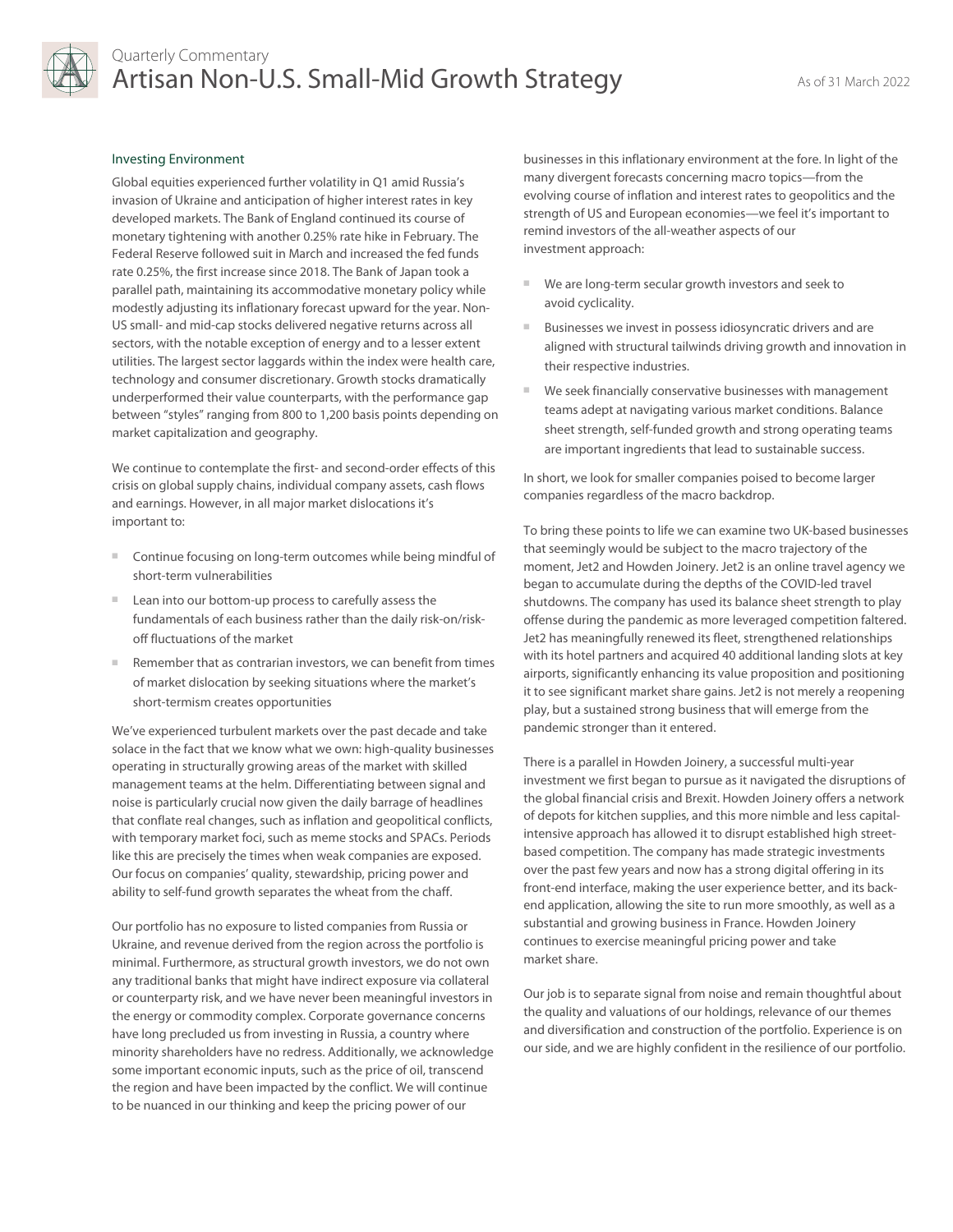#### Performance Discussion

Our portfolio trailed the MSCI ACWI ex USA SMID Index in Q1. Industrials, mainly due to the selloff in shares of Kornit Digital, was the largest source of underperformance. Energy, materials and financials in aggregate were also a source of underperformance due to our large underweights in these cyclical areas.

Despite its fundamental progress, Kornit is trading as a low-quality, high-beta tech stock. As we have noted in previous letters, its technology enables the apparel industry's structural shift to automation—redrawing global supply chains—and enables "instant fashion." The long list of premier customer relationships continues to expand, and its competitive position should strengthen with a new product introduction cycle. Over the long term, the need for better inventory management and a desire to bring production closer to the customer should boost demand for Kornit's technology. The business has no debt, is raising prices—demonstrating its pricing power in an inflationary environment—and has margin expansion opportunities. It is a highly idiosyncratic situation and is well-positioned to navigate the current environment. Consequently, we continue to grow our position in the business given its extremely attractive valuation.

Information technology, where the portfolio has more than twice the exposure as the index, underperformed. The fear of rising interest rates has led to an indiscriminate rotation out of tech, regardless of a company's ability to self-fund growth and its quality. NICE, which was a significant detractor, is an example. NICE has a market cap of \$14B, no debt, net cash of \$500M, top-line growth of +12% and meaningful margin expansion opportunities as it incorporates artificial intelligence across its product lines. NICE also has an entirely new line of technology growth and should generate \$600M of free cash flow. Its stock price, in our view, massively undervalues the company's longterm growth. We used the opportunity to look past market shorttermism and increased our position. NICE reflects the continuing evolution of software in the portfolio, with AI becoming more prominent and a real tool that increasingly creates value for enterprises.

Azbil, which is a manufacturer of automated control systems for HVAC equipment with dominant market share in Japan's industrial and commercial buildings, also detracted from relative returns. Markets have taken a limited view of the stock, treating it as a short-term beneficiary of the pandemic due to heightened sensitivity over air quality in buildings. Our multi-year ownership of and long-term thesis on Azbil remain intact. Its multi-year service contracts for HVAC systems should continue to support durable revenue growth, and its sensors play an important part in the evolution of "smart buildings" via remote monitoring and temperature controls that meaningfully improve efficiency and reduce carbon emissions.

On a positive note, the portfolio's health care positions outperformed those in the benchmark. The biggest innovations of the 21st century are happening in the world of health care, driven by gene sequencing, proteomics and the extraordinary level of innovation that is taking place. The opportunity set is vast and includes recent advances that open up very large markets. We continue to sift through the noise and identify durable opportunities, such as AI-enabled drug discovery and emerging treatment modalities like RNAi (RNA interference) and protein degradation. Many ideas are available at interesting prices in the aftermath of indiscriminate capital market activity over the past few quarters.

Among the top contributors for the quarter were heath care positions Lantheus and Zogenix. Lantheus is a pioneer in medical imaging and has a pipeline of radiotherapeutics, PET imaging agents and small molecule therapeutics in oncology and cardiology. Shares outperformed on a successful launch of PYLARIFY®, a PET imaging agent that's becoming the standard of care for prostate cancer. Lantheus also had strong sales of DEFINITY®, an imaging agent for echocardiograms. The expected FDA approval for in-house manufacturing of DEFINITY® should meaningfully expand gross margins, and an improving product mix should boost profitability.

Zogenix was a leader in the treatment of epilepsy. In January 2022, global biopharmaceutical company UCB announced plans to acquire Zogenix for nearly \$2B, representing a 70%+ premium. We initially purchased Zogenix in February 2021 with intentions for multi-year ownership but exited our position on the announcement in response to the significant share price appreciation.

#### Perspective

In the above section and in recent letters, we've discussed how market action has dislocated share prices from the fundamental progress many of our portfolio businesses are achieving, particularly in tech and health care. Without much regard for nuance, the market has continued to prioritize a particular narrative. Painting entire industries with broad brushstrokes and casting aside company fundamentals has never made sense to us. We have nothing against value, but we think it's important not to confuse value with cyclicality. When we evaluate a business, we care a great deal about value, with a focus on the long-term opportunity set and a business' through-cycle profitability.

Operational performance is significantly more indicative of a company's health than volatile, short-term stock price movements. The balance sheet flexibility of our portfolio companies has enabled management teams to play offense over the past several quarters, which in general displeased the market given its lack of appetite for capital expenditures in a rising rate environment. We, however, do not share this view, as investing for future growth and to sustain competitive advantages is necessary. The emphasis should be on how thoughtful the expenditures were and how the funding was sourced. What follows are a few examples where the market's short-termism has bordered on irrationality.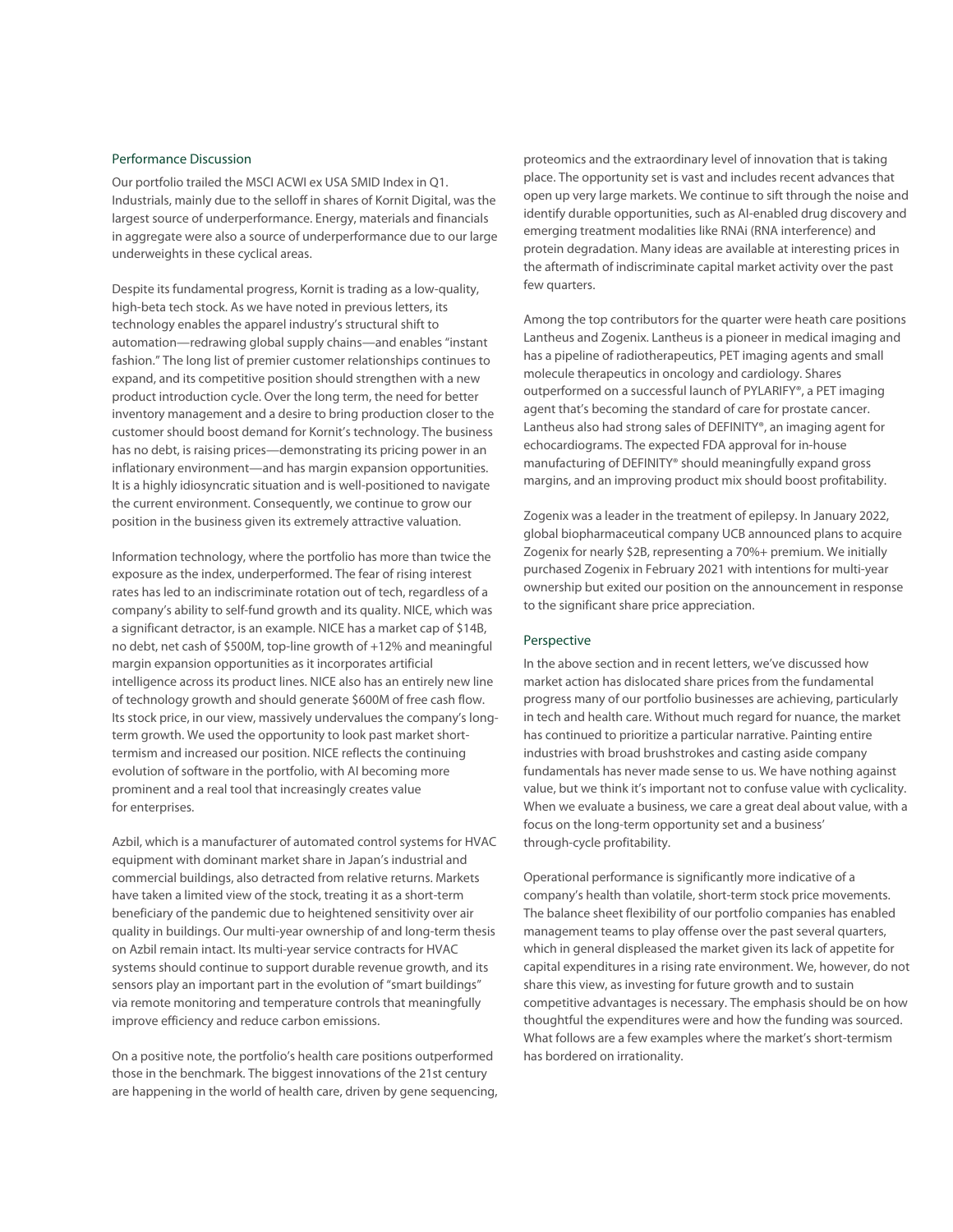The pandemic and geopolitical uncertainties have heightened the need for supply chain resilience. Shares of Canada-based Kinaxis, which makes software for modeling complex supply chains for enterprises, have been volatile, although the company delivered a record high level of subscription bookings for full year 2021, more than doubled the number of new customer wins compared to 2020 (many of which were competitor replacements) and met all of its financial targets. Kinaxis has meaningfully invested in its sales force over the past two years, which the market did not appreciate until recently. We had, and continue to have, confidence in the company's management team to conservatively invest in people as well as platform and service offerings to distance itself from competitors. As the digitalization of supply chains continues to accelerate, Kinaxis' relevance will only grow.

Cybercrime is projected to cost the world trillions of dollars over the next five years from business disruption, information loss, revenue loss and equipment damage. Cybersecurity is no longer discretionary; governments and public and private companies of all sizes worldwide have no choice but to invest in securing their data and systems. Israelbased CyberArk is the global leader in privileged access management, which prevents unauthorized entities from accessing an organization's most sensitive, password-protected systems. Given its strong customer loyalty, CyberArk could cross-sell products in its expanding portfolio that address less sensitive situations and compete with Okta via single sign-on, as well as have an end-point specific product. Shares are modestly lower than where they started 2022, despite the company's double-digit growth and near completion of its transition from being an on-premise company with a perpetual license model to a SaaS company with a subscription model.

Some strong businesses outside of tech and health care have also been mispriced in the recent market dislocation—even those benefiting from the current inflationary environment, such as IMCD. IMCD is a particularly interesting case as a leading global specialty chemicals distributor that primarily services end markets in pharmaceuticals, personal care and coatings. Shares of the company sold off along with its peers, despite the inflationary environment being a net positive for IMCD's structurally superior business model. Due to the required specialization and typically small percentage of ingredients IMCD provides relative to a customer's total end product, there is no transparent pricing in the market. Hence, IMCD can fairly easily pass on price inflation to its customers and add a margin for itself. Alternatively, it does not have to reduce pricing to the same extent when there is price deflation. IMCD's 20% organic growth massively outperformed the market's usual 4%-5% expectation. Topdown driven capital flows can be a blunt object, and this exemplifies a situation where we have been contrarian for the benefit of our investors.

We are seeing attractive prices today for many high-quality businesses and have purchased more new positions during the quarter than in the past. Our portfolio activity will continue to be nuanced, risk-aware

and rooted in our long-term investment approach. We look forward to updating you on portfolio performance and positioning in future letters.

#### ARTISAN CANVAS

Timely insights and updates from our investment teams and firm leadership

Visit www.artisancanvas.com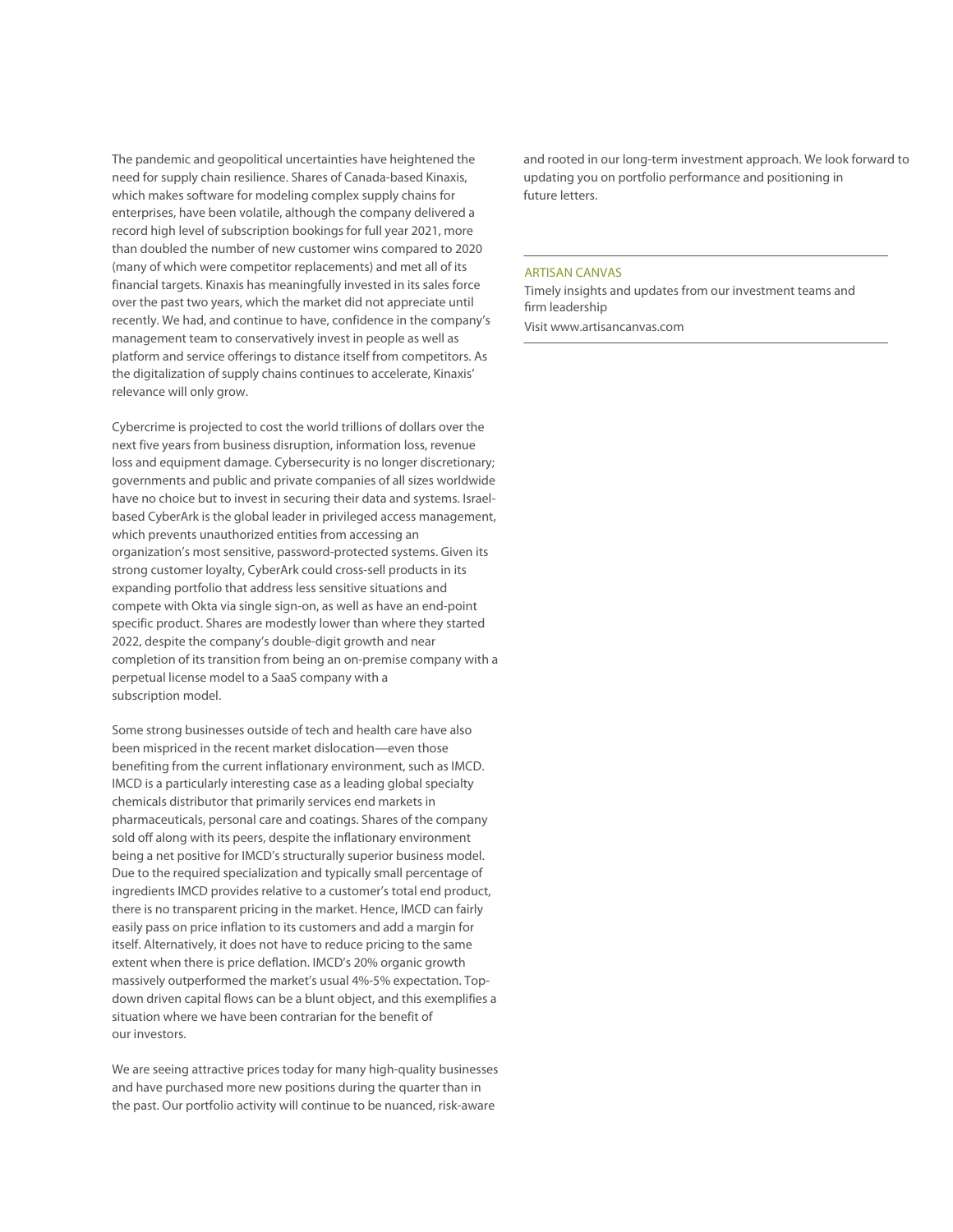### **For more information:** Visit www.artisanpartners.com

Investment Risks: International investments involve special risks, including currency fluctuation, lower liquidity, different accounting methods and economic and political systems, and higher transaction costs. These risks are greater in emerging markets. Securities of small- and medium-sized companies tend to have a shorter history of operations, be more volatile and less liquid and may have underperformed securities of large companies during some periods. Growth securities may underperform other asset types during a given period. These risks, among others, are further described in Artisan Partners Form ADV, which is available upon request.

Unless otherwise indicated, the Artisan Strategy characteristics relate to that of an investment composite or a representative account managed within a composite. It is intended to provide a general illustration of the inv considerations used by Artisan Partners in managing that strategy. Individual accounts may differ, at times significantly, from the reference data shown due to varying account restrictions, fees and expenses, and since inc among others. Where applicable, this information is supplemental to, and not to be construed with, a current or prospective client's investment account information. References to individual security performance relate to a in the composite. Individual holding periods may differ.

Securities referenced may not be representative of all portfolio holdings. Securities of the same issuer are aggregated to determine a holding's portfolio weight. Portfolio statistics calculations exclude outlier data and applicable attributes, such as private securities. Artisan Partners may substitute information from a related security if unavailable for a particular security. This material is as of the date indicated and is subject to c not sum due to rounding.

Attribution is used to evaluate the investment management decisions which affected the portfolio's performance when compared to a benchmark index. Attribution is not exact, but should be considered an approximation of the contribution of each of the factors considered.

Net-of-fees composite returns were calculated using the highest model investment advisory fees applicable to portfolios within the composite. Fees may be higher for certain pooled vehicles and the composite may include acc performance based fees. All performance results are net of commissions and transaction costs, and have been presented aross and net of investment advisory fees. Dividend income is recorded net of foreian withholding taxes or as soon after the ex-dividend date as the information becomes available to Artisan Partners. Interest income is recorded on the accrual basis. Performance results for the Index include reinvested dividends and are prese withholding taxes but, unlike the portfolio's returns, do not reflect the payment of sales commissions or other expenses incurred in the purchase or sale of the securities included in the indices.

MSCI All Country World ex USA SMID Index measures the performance of small- and mid-cap companies in developed and emerging markets excluding the US. MSCI All Country World Small Cap Index measures the performance of small companies in developed and emerging markets. The index(es) are unmanaged; include net reinvested dividends; do not reflect fees or expenses; and are not available for direct investment.

MSCI makes no express or implied warranties or representations and shall have no liability whatsoever with respect to any MSCI data contained herein. The MSCI data may not be further redistributed or used to create indices products. This report is not approved or produced by MSCI.

The Global Industry Classification Standard (GICS®) is the exclusive intellectual property of MSCI Inc. (MSCI) and Standard & Poor's Financial Services, LLC (S&P). Neither MSCI, S&P, their affiliates, nor any of their thir Parties") makes any representations or warranties, express or implied, with respect to GICS or the results to be obtained by the use thereof, and expressly disclaim all warranties, including warranties of accuracy, complet and fitness for a particular purpose. The GICS Parties shall not have any liability for any direct, indirect, special, punitive, consequential or any other damages (including lost profits) even if notified of such damages.

This summary represents the views of the portfolio manager as of 31 Mar 2022. Those views and portfolio holdings are subject to change and Artisan Partners disclaims any obligation to advise investors of such changes. The portfolio holdings does not constitute a recommendation of any individual security. For a complete list of holdings by contribution to the strategy, refer to the Contributors to Return chart.

Return on Capital (ROC) is a measure of how effectively a company uses the money (borrowed or owned) invested in its operations. Free Cash Flow is a measure of financial performance calculated as operating cash flow minus expenditures. Beta is a measure of the volatility of a security or a portfolio in comparison to the market as a whole. Net cash is a figure that is reported on a company's financial statements. It is calculated by subtract liabilities from its total cash.

This material is provided for informational purposes without regard to your particular investment needs and shall not be construed as investment or tax advice on which you may rely for your investment decisions. Investors financial and tax adviser before making investments in order to determine the appropriateness of any investment product discussed herein. In no event shall Artisan Partners have any liability for direct, indirect, special, consequential (including, without limitation, lost profits) losses or any other damages resulting from the use of this material.

Artisan Partners Limited Partnership (APLP) is an investment adviser registered with the U.S. Securities and Exchange Commission (SEC). Artisan Partners UK LLP (APUK) is authorized and regulated by the Financial Conduct Au registered investment adviser with the SEC. APEL Financial Distribution Services Limited (AP Europe) is authorized and regulated by the Central Bank of Ireland. APLP, APUK and AP Europe are collectively, with their parent referred to as Artisan Partners herein. Artisan Partners is not registered, authorised or eligible for an exemption from registration in all jurisdictions. Therefore, services described herein may not be available in certa does not constitute an offer or solicitation where such actions are not authorised or lawful, and in some cases may only be provided at the initiative of the prospect. Further limitations on the availability of products or may be imposed.

This material is only intended for investors which meet qualifications as institutional investors as defined in the applicable jurisdiction where this material is received, which includes only Professional Clients or Eligi the Markets in Financial Instruments Directive (MiFID) where this material is issued by APUK or AP Europe. This material is not for use by retail investors and may not be reproduced or distributed without Artisan Partners'

In the United Kingdom, issued by APUK, 25 St. James's St., Floor 3, London SW1A 1HA, registered in England and Wales (LLP No. OC351201). Registered office: Reading Bridge House, Floor 4, George St., Reading, Berkshire RG1 Ireland, issued by AP Europe, Fitzwilliam Hall, Fitzwilliam Pl, Ste. 202, Dublin 2, D02 T292. Registered office: 70 Sir John Rogerson's Quay, Dublin 2, D02 R296 (Company No. 637966).

Australia: This material is directed at wholesale clients only and is not intended for, or to be relied upon by, private individuals or retail investors. Artisan Partnes Australia Pty Ltd is a representative of APLP (ARBN (ARBN 603 522 649). APLP and APUK are respectively regulated under US and UK laws which differ from Australian laws and are exempt from the requirement to hold an Australian financial services license under the Australian Act 2001 in respect to financial services provided in Australia.

Canada: This material is distributed in Canada by APLP and/or Artisan Partners Distributors LLC, which conduct activities in Canada under exemptions from the dealer, portfolio manager and investment fund manager registrati applicable Canadian securities laws. This material does not constitute an offer of services in circumstances where such exemptions are not available. APLP advisory services are available only to investors that quality as " applicable Canadian securities laws.

© 2022 Artisan Partners. All rights reserved.

For Institutional Investors – Not for Onward Distribution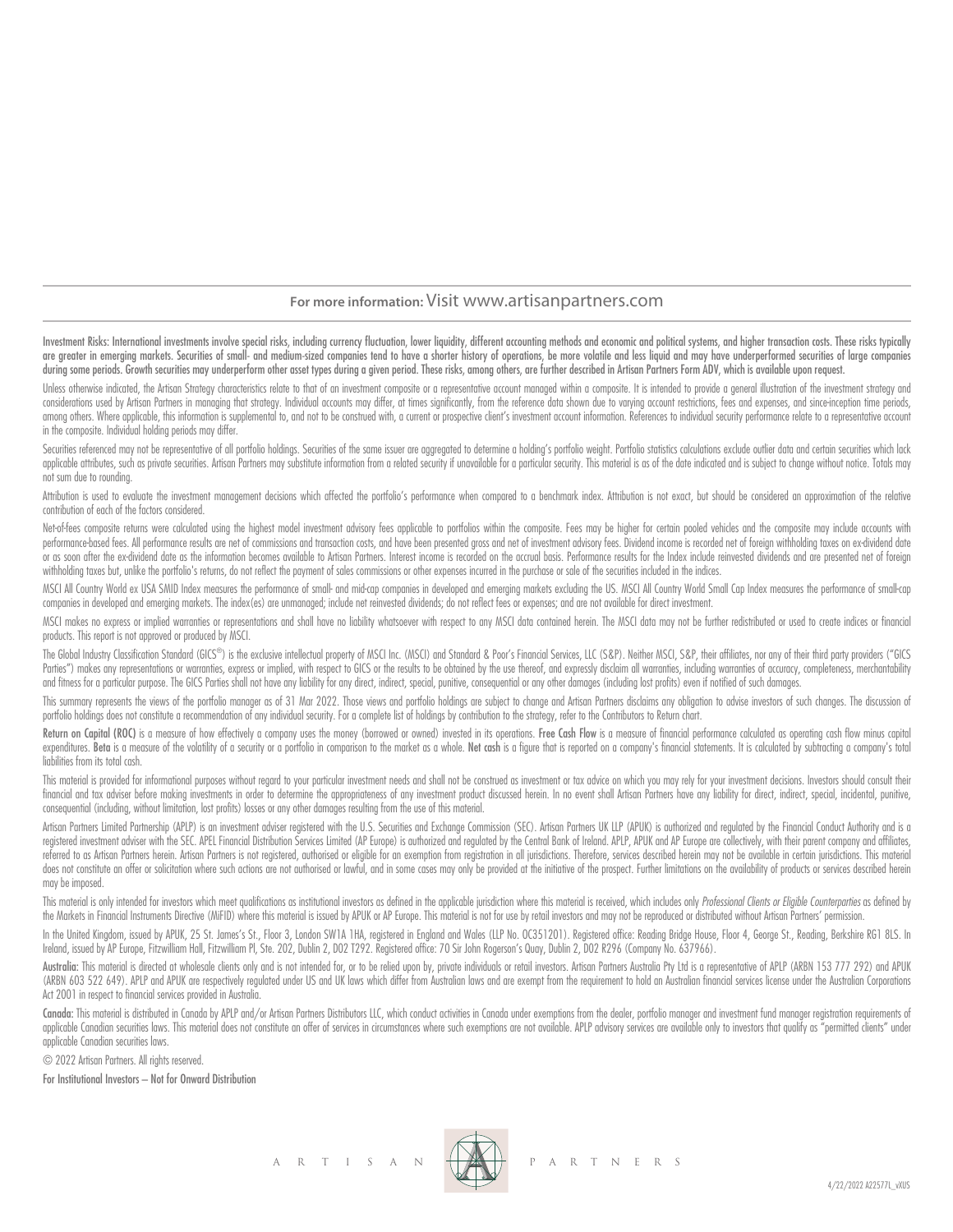# Artisan Non-U.S. Small-Mid Growth Strategy

Quarterly Contribution to Return (% USD) As of 31 March 2022

| <b>Top Contributors</b>                               | Average Weight | Contribution to<br>Return | <b>Ending Weight</b> |
|-------------------------------------------------------|----------------|---------------------------|----------------------|
| Lantheus Holdings Inc                                 | 0.86           | 0.70                      | 1.14                 |
| Gaztransport Et Technigaz SA                          | 1.49           | 0.30                      | 1.56                 |
| Glaukos Corp                                          | 1.26           | 0.29                      | 1.38                 |
| Zogenix Inc                                           | 0.13           | 0.26                      | 0.00                 |
| Fujitec Co Ltd                                        | 1.36           | 0.23                      | 1.51                 |
| ConvaTec Group PLC                                    | 1.72           | 0.22                      | 2.00                 |
| Swedish Orphan Biovitrum AB                           | 0.63           | 0.19                      | 1.25                 |
| Vibra Energia SA                                      | 0.76           | 0.18                      | 0.87                 |
| Notre Dame Intermedica Participacoes SA               | 0.33           | 0.14                      | 0.00                 |
| Wolfspeed Inc                                         | 1.85           | 0.10                      | 2.03                 |
| <b>AIXTRON SE</b>                                     | 1.06           | 0.09                      | 1.14                 |
| Rumo SA                                               | 0.37           | 0.09                      | 0.55                 |
| Alkermes PLC                                          | 0.69           | 0.09                      | 0.82                 |
| <b>Baloise Holding AG</b>                             | 1.05           | 0.08                      | 1.10                 |
| Envista Holdings Corp                                 | 0.50           | 0.08                      | 0.97                 |
| <b>BioCryst Pharmaceuticals Inc</b>                   | 0.55           | 0.07                      | 0.56                 |
| <b>Burckhardt Compression Holding AG</b>              | 0.56           | 0.06                      | 0.65                 |
| Hapvida Participacoes e Investimentos SA              | 0.43           | 0.06                      | 0.79                 |
| Inspire Medical Systems Inc                           | 0.47           | 0.06                      | 0.54                 |
| Madrigal Pharmaceuticals Inc                          | 0.22           | 0.04                      | 0.27                 |
| CyberArk Software Ltd                                 | 1.66           | 0.04                      | 1.92                 |
| Moncler SpA                                           | 0.10           | 0.03                      | 0.44                 |
| CAE Inc                                               | 1.63           | 0.02                      | 1.72                 |
| <b>STAAR Surgical Co</b>                              | 0.16           | 0.01                      | 0.29                 |
| <b>Almirall SA</b>                                    | 0.72           | 0.01                      | 0.73                 |
| Relay Therapeutics Inc                                | 0.02           | 0.01                      | 0.11                 |
| Vestas Wind Systems A/S                               | 0.73           | 0.01                      | 0.77                 |
| Rami Levy Chain Stores Hashikma Marketing<br>2006 Ltd | 0.33           | 0.01                      | 0.33                 |
| Establishment Labs Holdings Inc                       | 0.22           | 0.01                      | 0.25                 |
| Jacobio Pharmaceuticals Group Co Ltd                  | 0.00           | 0.00                      | 0.05                 |
| <b>Roland Corp</b>                                    | 0.00           | $-0.00$                   | 0.00                 |
| Azelis Group NV                                       | 0.00           | $-0.00$                   | 0.10                 |
| Cash Holdings                                         | 4.58           | $-0.00$                   | 3.04                 |
| <b>Ubisoft Entertainment SA</b>                       | 0.01           | $-0.00$                   | 0.34                 |
| Reata Pharmaceuticals Inc                             | 0.02           | $-0.00$                   | 0.00                 |
| Alnylam Pharmaceuticals Inc                           | 0.40           | $-0.00$                   | 0.23                 |
| NanoString Technologies Inc                           | 0.04           | $-0.00$                   | 0.14                 |
| Lectra                                                | 1.37           | $-0.01$                   | 1.46                 |
| Compugen Ltd                                          | 0.03           | $-0.01$                   | 0.03                 |
| Afya Ltd                                              | 0.32           | $-0.01$                   | 0.29                 |
| Verastem Inc                                          | 0.03           | $-0.01$                   | 0.03                 |
| <b>Balfour Beatty PLC</b>                             | 0.41           | $-0.01$                   | 0.42                 |
| Plus Alpha Consulting Co Ltd                          | 0.11           | $-0.02$                   | 0.12                 |
| <b>Orchard Therapeutics PLC</b>                       | 0.04           | $-0.02$                   | 0.03                 |
| Kinaxis Inc                                           | 0.89           | $-0.02$                   | 0.94                 |
| <b>Real Matters Inc</b>                               | 0.05           | $-0.03$                   | 0.00                 |
| Daikokutenbussan Co Ltd                               | 0.72           | $-0.03$                   | 0.74                 |
| Tel Aviv Stock Exchange Ltd                           | 0.39           | $-0.03$                   | 0.38                 |
| HomeServe PLC                                         | 0.51           | $-0.03$                   | 0.56                 |
| Temairazu Inc                                         | 0.25           | $-0.03$                   | 0.25                 |
| Quotient Ltd                                          | 0.04           | $-0.04$                   | 0.01                 |
| WNS Holdings Ltd                                      | 1.39           | $-0.04$                   | 1.41                 |
| <b>Barry Callebaut AG</b>                             | 1.11           | $-0.04$                   | 1.13                 |
|                                                       |                |                           |                      |

| <b>Bottom Contributors</b>              | Average Weight | Contribution to<br>Return | <b>Ending Weight</b> |
|-----------------------------------------|----------------|---------------------------|----------------------|
| Kornit Digital Ltd                      | 2.47           | $-1.38$                   | 2.40                 |
| Nice Ltd                                | 3.71           | $-1.17$                   | 3.73                 |
| Azbil Corp                              | 1.85           | $-0.55$                   | 1.65                 |
| Metso Outotec Oyj                       | 2.11           | $-0.50$                   | 1.73                 |
| Altus Group Ltd                         | 1.33           | $-0.44$                   | 1.30                 |
| Radware Ltd                             | 1.55           | $-0.40$                   | 1.41                 |
| <b>CKD Corp</b>                         | 1.38           | $-0.38$                   | 1.22                 |
| SG Holdings Co Ltd                      | 1.76           | $-0.37$                   | 1.62                 |
| Ambu A/S                                | 0.61           | $-0.36$                   | 0.49                 |
| ViewRay Inc                             | 0.91           | $-0.31$                   | 0.85                 |
| Jeol Ltd                                | 0.80           | $-0.31$                   | 0.68                 |
| IndiaMart InterMesh Ltd                 | 0.63           | $-0.28$                   | 0.53                 |
| JD Sports Fashion PLC                   | 0.65           | $-0.27$                   | 0.55                 |
| <b>Tecan Group AG</b>                   | 0.54           | $-0.25$                   | 0.49                 |
| Koninklijke DSM NV                      | 1.06           | $-0.25$                   | 1.02                 |
| Hennge KK                               | 0.20           | $-0.24$                   | 0.00                 |
| Ingersoll Rand Inc                      | 1.20           | $-0.24$                   | 1.13                 |
| <b>IMCD NV</b>                          | 1.16           | $-0.24$                   | 1.33                 |
| Oxford Biomedica PLC                    | 0.35           | $-0.23$                   | 0.29                 |
| Howden Joinery Group PLC                | 1.22           | $-0.22$                   | 1.24                 |
| Comet Holding AG                        | 0.86           | $-0.22$                   | 0.71                 |
| St James's Place PLC                    | 1.15           | $-0.22$                   | 1.09                 |
| ASOS PLC                                | 0.51           | $-0.21$                   | 0.40                 |
| Legend Biotech Corp                     | 0.91           | $-0.20$                   | 0.79                 |
| Alcon Inc                               | 2.01           | $-0.20$                   | 2.06                 |
| Varex Imaging Corp                      | 0.50           | $-0.20$                   | 0.42                 |
| Rotork PLC                              | 1.59           | $-0.18$                   | 1.56                 |
| Electrocomponents PLC                   | 1.71           | $-0.18$                   | 1.89                 |
| I-Mab                                   | 0.17           | $-0.18$                   | 0.19                 |
| Symrise AG                              | 0.94           | $-0.17$                   | 1.05                 |
| boohoo Group PLC                        | 0.50           | $-0.17$                   | 0.45                 |
| Davide Campari-Milano NV                | 0.74           | $-0.17$                   | 0.73                 |
| Belimo Holding AG                       | 1.01           | $-0.16$                   | 1.02                 |
| THG PLC                                 | 0.15           | $-0.16$                   | 0.05                 |
| Carlsberg AS                            | 0.51           | $-0.16$                   | 0.47                 |
| DSV A/S                                 | 0.92           | $-0.15$                   | 0.90                 |
| <b>GMO Financial Gate Inc.</b>          | 0.25           | $-0.15$                   | 0.30                 |
| <b>B&amp;M European Value Retail SA</b> | 0.76           | $-0.15$                   | 0.73                 |
| Fabrinet                                | 1.30           | $-0.15$                   | 1.30                 |
| Money Forward Inc                       | 0.67           | $-0.14$                   | 0.70                 |
| Carenet Inc                             | 0.46           | $-0.14$                   | 0.46                 |
| Hamburger Hafen und Logistik AG         | 0.49           | $-0.14$                   | 0.44                 |
| Elekta AB                               | 0.27           | $-0.13$                   | 0.16                 |
| Toshiba Corp                            | 1.59           | $-0.13$                   | 1.51                 |
| AAK AB                                  | 0.84           | $-0.13$                   | 0.73                 |
| YouGov PLC                              | 0.61           | $-0.13$                   | 0.64                 |
| <b>Britvic PLC</b>                      | 0.73           | $-0.12$                   | 0.67                 |
| Rohm Co Ltd                             | 0.89           | $-0.12$                   | 0.90                 |
| MaxCyte Inc                             | 0.21           | $-0.11$                   | 0.11                 |
| MorphoSys AG                            | 0.32           | $-0.11$                   | 0.24                 |
| KION Group AG                           | 0.28           | $-0.11$                   | 0.00                 |
| Kobe Bussan Co Ltd                      | 0.43           | $-0.10$                   | 0.40                 |
| Moonpig Group PLC                       | 0.19           | $-0.10$                   | 0.15                 |
|                                         |                |                           |                      |

Continued on next page.